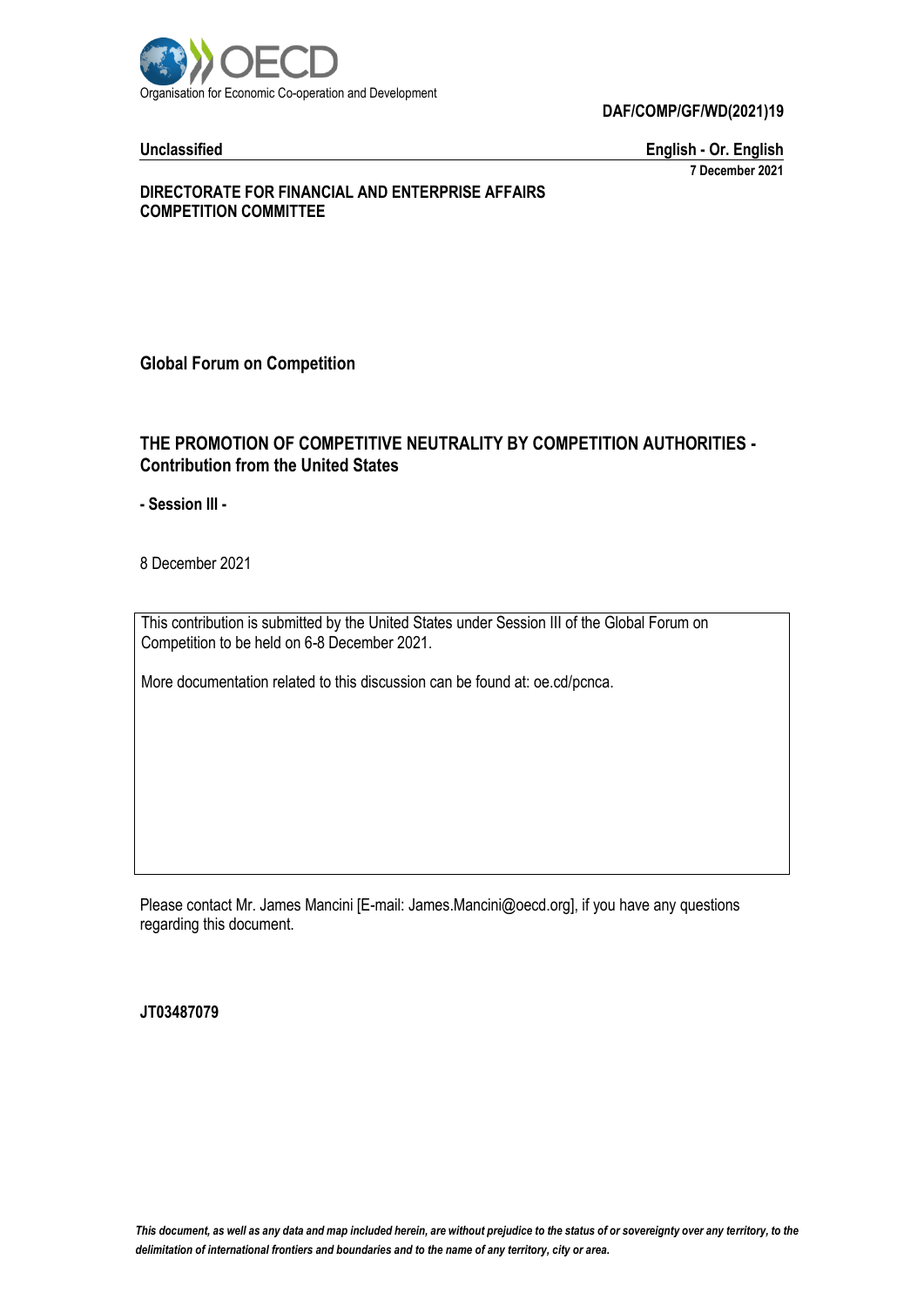# *The Promotion of Competitive Neutrality by Competition Authorities*

*Executive Order on Competition in the American Economy*

**– Contribution from the United States –**

# **1. Introduction**

1. This paper of the United States discusses President Biden's Executive Order on Competition, 1 and is submitted for the OECD's Global Forum on Competition program on the promotion of competitive neutrality by competition authorities.

2. The Executive Order takes a "whole-of-government" approach, and is aimed at promoting and maintaining competitive markets through a combination of procompetitive regulation and law enforcement.

3. The Antitrust Division (Division) of the U.S. Department of Justice (DOJ or Department) and the U.S. Federal Trade Commission (FTC) have been actively engaged in implementing President Biden's Executive Order on Competition in the American Economy,<sup>2</sup> including several key steps: (1) building capacity within the federal government to support interagency engagement that promotes competition; (2) building on and expanding existing agency relationships; (3) working together on substantive and process reforms; and (4) empowering prosecutors and procurement officials.

# **2. Background**

4. In the United States, the President has the authority to issue Executive Orders (EOs), which are signed, written and published directives that manage operations of the federal government. Executive orders are not legislation; they require no approval from Congress, and Congress cannot simply overturn them. Congress may, however, pass legislation that could make it difficult, or even impossible, to carry out the order (e.g., removing funding that supported an order), but only a sitting President can overturn an existing executive order by issuing another executive order that does so. EOs are an important tool for a President, and thus are used with some frequency. In fact, President Trump issued 219 in his term as President, and President Obama issued 276 over his two terms. To date, President Biden has issued 70 EOs.<sup>3</sup>

<sup>&</sup>lt;sup>1</sup> Exec. Order No. 14,036, 86 Fed. Reg. 36,987 (July 9, 2021).

<sup>2</sup> "*Id.*"

<sup>3</sup> *Executive Orders*, FEDERAL REGISTER (last visited Nov. 23, 2021, 3:33PM), [https://www.federalregister.gov/presidential-documents/executive-orders/joe-biden/2021.](https://www.federalregister.gov/presidential-documents/executive-orders/joe-biden/2021)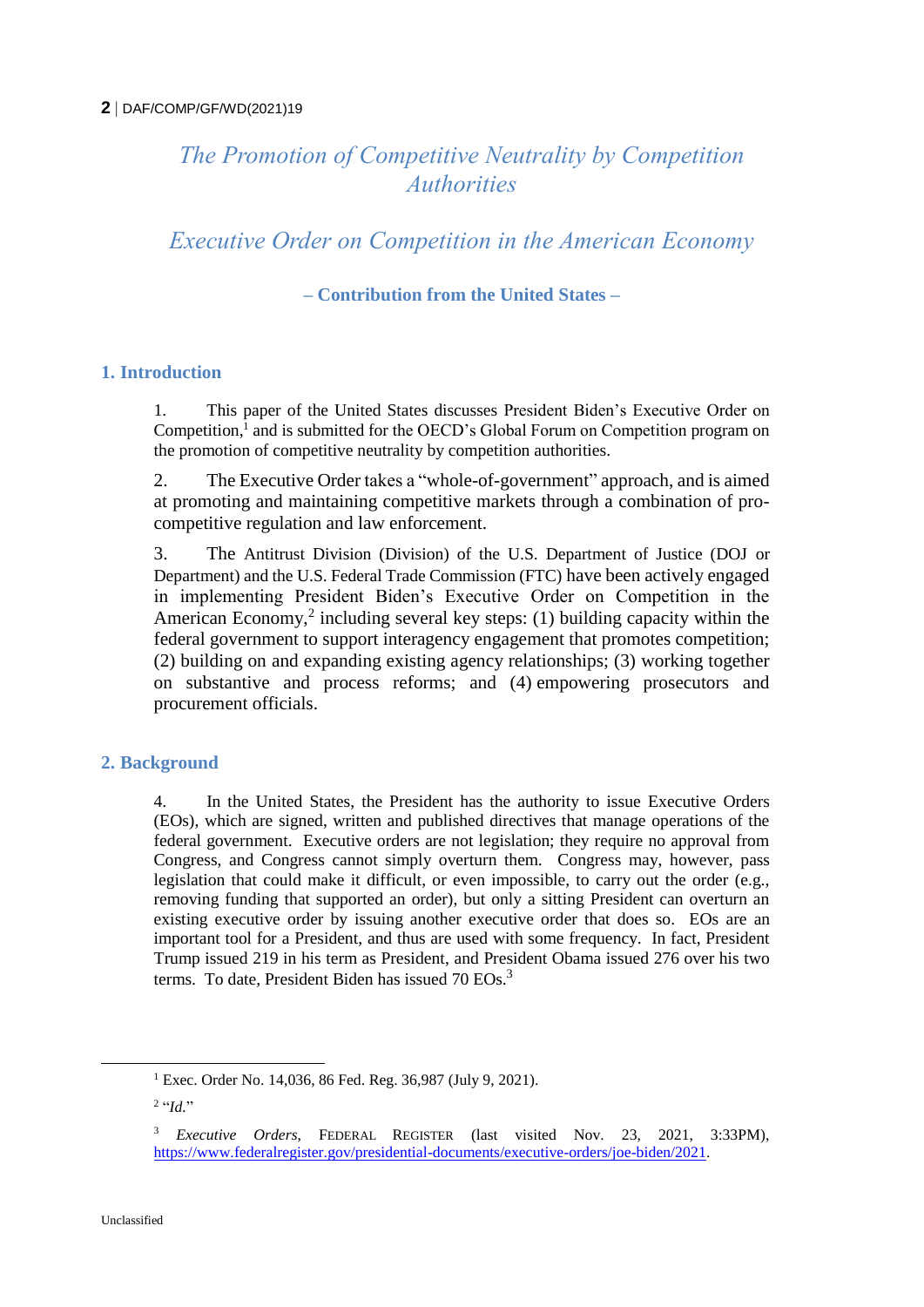5. On July 9, President Biden signed an Executive Order on Promoting Competition in the American Economy, which calls for a "whole-of-government approach . . . to address overconcentration, monopolization, and unfair competition," which "threaten[] basic economic liberties, democratic accountability, and the welfare of workers, farmers, small businesses, startups, and consumers."<sup>4</sup> The Order asks the Department and the FTC to work together with agencies that regulate specific industries to promote and maintain competitive markets through a combination of pro-competitive regulation and law enforcement.

6. The EO notes that over recent decades, as industries have consolidated, competition has weakened in many markets, from agriculture to transportation to technology. The EO explains that consolidation has resulted in a host of ills that affect consumers, workers, farmers, innovators, and small businesses, to name a few.

7. The EO is supportive of the U.S. competition agencies, whose mission is to enforce the antitrust laws "to combat the excessive concentration of industry, the abuses of market power, and the harmful effects of monopoly and monopsony[.]<sup>55</sup> The EO goes further to explain that in addition to the traditional antitrust laws, the U.S. Congress has also enacted industry-specific fair competition and anti-monopolization laws that often provide additional protections. Some of these can be seen in the Packers & Stockyards Act, Bank Merger Act, and Telecommunications Act.

8. The EO establishes a White House Competition Council comprised of the heads of cabinet-agencies, including the Attorney General and secretaries of the Treasury, Defense, Agriculture, Commerce, Labor, Health and Human Services, and Transportation, along with participation from the Chair of the FTC and four other independent agencies, to coordinate, promote and advance government efforts to address overconcentration, monopolization, and unfair competition in or directly affecting the American economy.<sup>6</sup> The Competition Council is tasked with, among other actions, developing procedures and best practices for agency cooperation and coordination on matters of overlapping jurisdiction and to address potential legislative changes necessary to further the policies in the EO. The Competition Council helps to facilitate agency collaboration.

9. The EO identifies a number of specific obligations for the Department of Justice, including: to vigorously enforce the antitrust laws; to collaborate across agencies to promote competition; to review and consider revision of existing agency guidance in several different areas including (1) merger guidance (with the FTC), (2) human resources guidance (with the FTC); (3) F/RAND encumbered SEPs guidance (with the PTO and FTC), and (4) bank merger enforcement guidance (with banking regulators); and to work with Departments of Labor and Treasury and the FTC to study a lack of competition in

 $\overline{a}$ 

<sup>4</sup> Exec. Order No. 14,036, 86 Fed. Reg. 36,987 (July 9, 2021).

<sup>5</sup> *Id.* at §1.

<sup>6</sup> The Council members are: Attorney General of the United States, Merrick Garland; Chair of the Federal Trade Commission, Lina Khan; Secretary of Treasury, Janet Yellen; Secretary of Labor, Marty Walsh; Secretary of Commerce, Gina Raimondo; Secretary of Agriculture, Tom Vilsack; Secretary of Transportation, Pete Buttigieg; Secretary of Defense, Lloyd Austin; Secretary of Health and Human Services, Xavier Becerra; Acting Director of the Office of Management and Budget, Shalanda Young; Chair of the Securities & Exchange Commission, Gary Gensler; Chair of Federal Communications Commission, Jessica Rosenworcel; Chair of the Surface Transportation Board, Marty Oberman; Chair of the Federal Maritime Commission, Daniel Maffei; Acting Chairman of the Commodity Futures Trading Commission, Rostin Behnam; and Acting Director of the Consumer Financial Protection Bureau, Dave Uejio.*White House Competition Council*, THE WHITE HOUSE (last viewed Nov. 23, 2021, 3:39PM), [https://www.whitehouse.gov/competition/.](https://www.whitehouse.gov/competition/)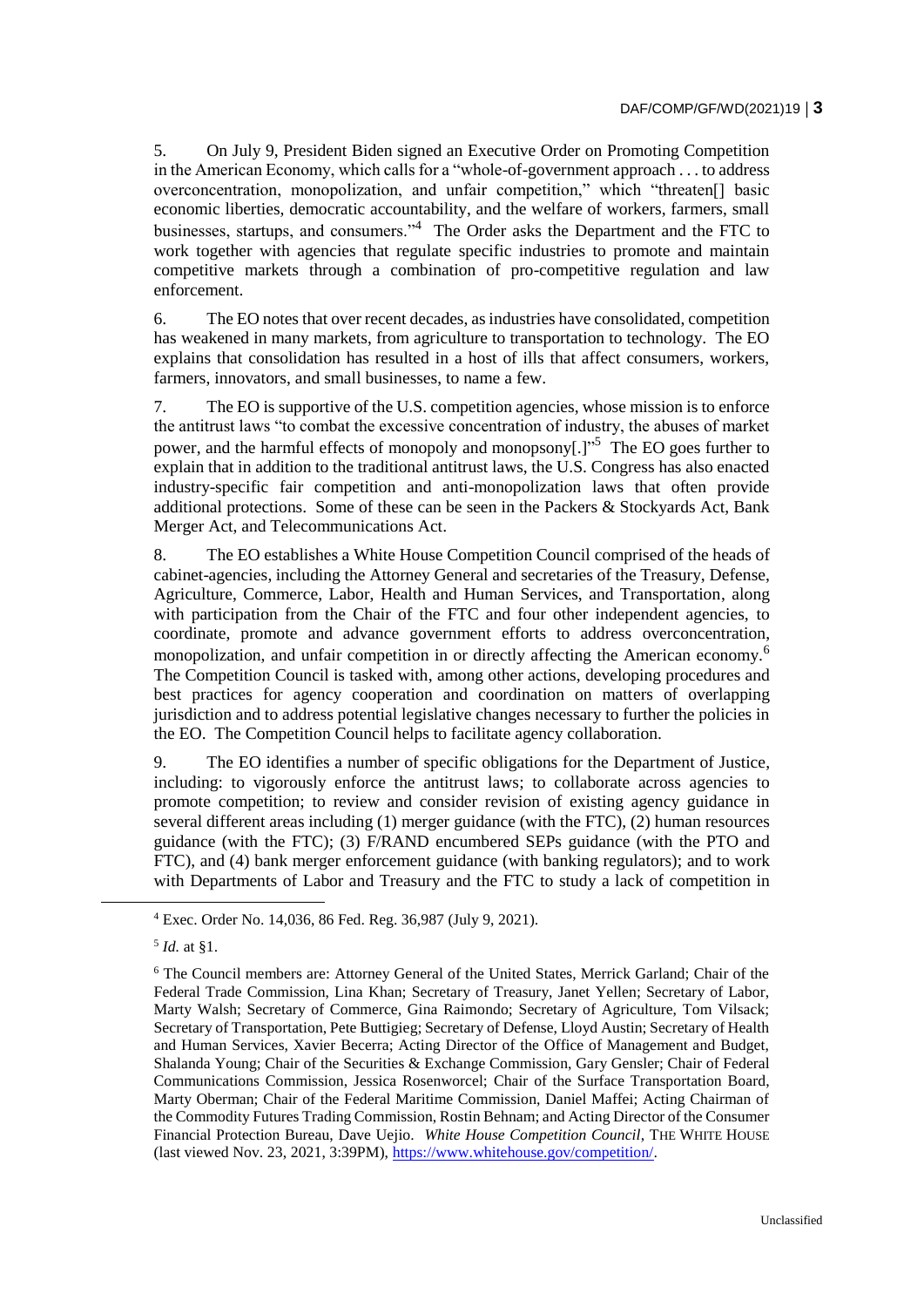#### **4** DAF/COMP/GF/WD(2021)19

labor markets, with Commerce and the FTC to study the mobile applications ecosystem, and with Treasury and the FTC to draft a report on beer, wine and spirits distribution.

10. Likewise, the EO encourages the FTC to vigorously enforce the antitrust laws; to collaborate across agencies to promote competition; to review and consider revision of existing agency guidance in several different areas including (1) merger guidance (with the DOJ), and (2) human resources guidance (with the DOJ); to consider rulemaking to address (1) non-compete clauses and other terms limiting worker mobility in employment contracts, and (2) a variety of industry-specific practices; and to work with the Departments of Labor and Treasury and the DOJ to study a lack of competition in labor markets; with the Department of Agriculture to study concentration in retail food markets; with Commerce and the DOJ to study the mobile applications ecosystem; with Health and Human Services to identify and address impediments to generic drug and biosimilar competition, and with Treasury and the DOJ to draft a report on beer, wine and spirits distribution.

11. Immediately following the issuance of the EO, Associate Attorney General Vanita Gupta (Associate AG Gupta) issued a memorandum calling on the Division to develop of plan of action for outreach and implementation of the Order.<sup>7</sup> Associate AG Gupta gave the Antitrust Division specific direction on how to implement the EO, starting with establishing a task force and an action plan for outreach and implementation.

12. In the memo, Associate AG Gupta outlined several priorities, including: developing new interagency relationships and technical assistance programs that support regulators' consideration of competition; promoting rulemaking efforts by other agencies to open critical sectors to competition; encouraging agencies that apply a public interest standard to consider competition more effectively in their deliberations; filing comments on mergers or similar transactions under the purview of other federal agencies; strengthening the Division's work with the Department of Labor to help implement antitrust whistleblower protections; and continuing the Division's leadership of the Procurement Collusion Strike Force, a group designed to maximize DOJ's impact and efficiency in protecting the procurement process and taxpayer dollars by expanding coordination, training, and outreach with partner U.S. Attorneys' Offices, the FBI, and Federal agency offices of inspector general, and by providing training to Federal, state, and local procurement agencies.

#### **3. Implementation of the Executive Order**

13. In response to Associate AG Gupta's memo, the DOJ established a Task Force within the Antitrust Division to help implement the Order (Task Force). The Task Force is staffed primarily with Division managers with experience both in the specific industries their partner agencies oversee and in broader organizational and operational challenges likely to arise from interagency engagement.

14. The Division and the FTC are engaged in several key initiatives to expand existing agency relationships and to forge new relationships that foster competition in industries across the U.S. economy.

<sup>7</sup> Memorandum from Associate AG Vanita Gupta on Promoting Competition in the American Economy to the Antitrust Division (July 9, 2021).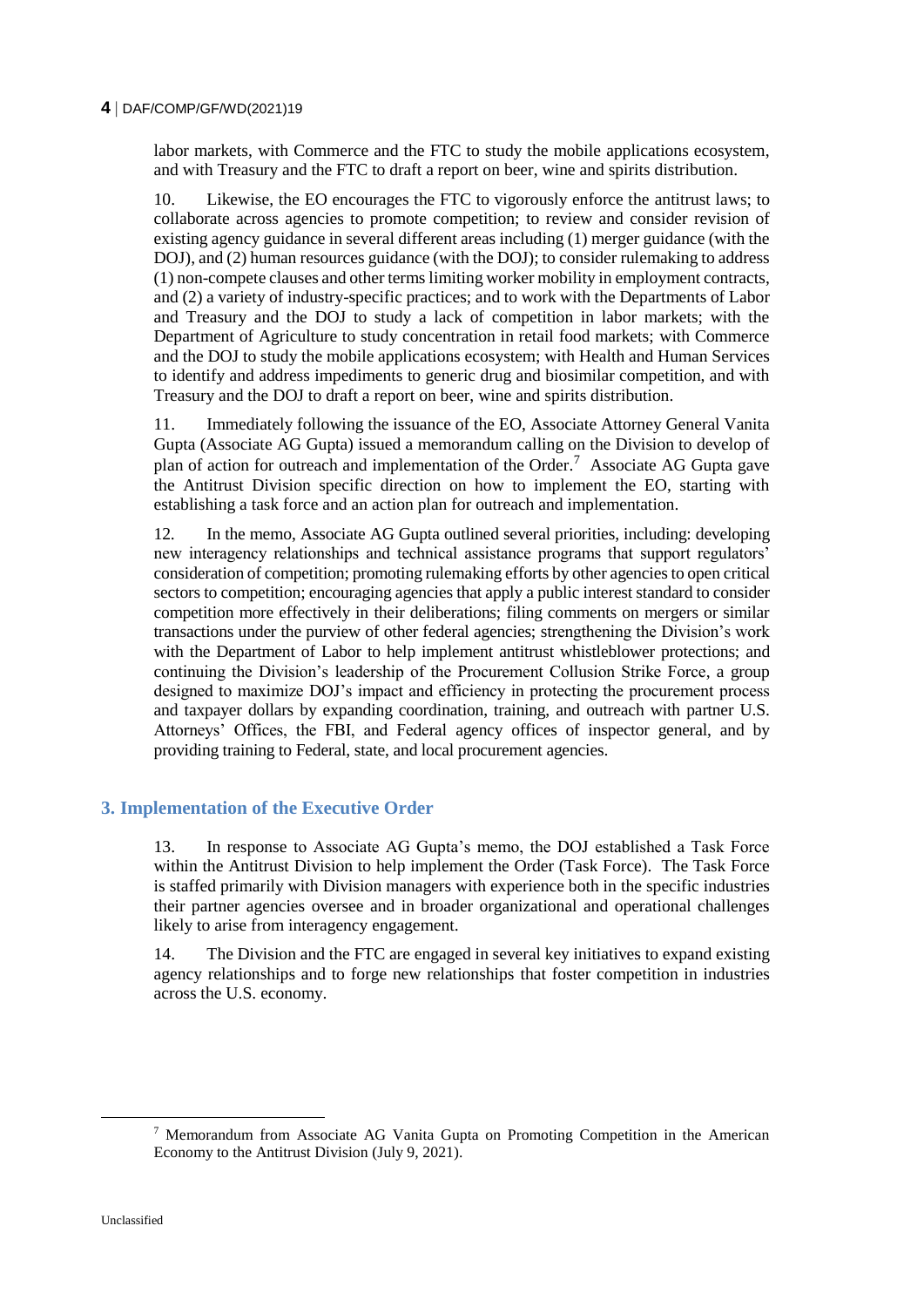15. Joint Report on Competition in Beer, Wine and Spirits: The Executive Order directs the Secretary of the United States Department of the Treasury to issue an industry report, in consultation with the Attorney General and the Chair of the FTC, "assessing the current market structure and conditions of competition, including an assessment of any threats to competition and barriers to new entrants."<sup>8</sup>

16. Joint Report on Effects of Lack of Competition in Labor Markets: The Executive Order directs the Secretary of the Treasury, in consultation with the Attorney General, the Chair of the FTC, and the Department of Labor to issue a report on the effects of lack of competition in labor markets. The Division and the FTC are co-hosting a virtual workshop titled Promoting Competition in Labor Markets on December 6 and 7. The workshop allows for a broader public engagement on labor competition issues and may further inform the report.

17. Rulemaking Assistance on Packers & Stockyards Act: For more than two decades, the Department has maintained a Memorandum of Understanding with the U.S. Department of Agriculture (USDA), which provides for coordinating and sharing information that would otherwise be difficult to share because it is protected by confidentiality restrictions. In some cases, the USDA refers matters to the Antitrust Division. In other cases, the DOJ works closely with the USDA to leverage its expertise in understanding how a merger might affect specific agricultural markets. One example of our collaboration was in 2010 when the DOJ held joint public workshops with the USDA to explore competition issues affecting the agricultural sector in the 21st century and the appropriate role for antitrust and regulatory enforcement in agriculture.

18. Now, the Department and the FTC are working with the USDA to revitalize its enforcement of the Packers & Stockyards Act, which was signed into law in 1921 after a Congressional investigation found that the incumbent meat packers had "attained such a dominant position that they control at will the market in which they buy their supplies, the market in which they sell their products, and hold the fortunes of their competitors in their hands."<sup>9</sup> The Packers & Stockyards Act is a tool to protect the competitiveness of agricultural markets, but there have been concerns in Congress and the White House that it has been underenforced, so the EO directs the USDA to improve its ability to enforce the Act and more broadly to maintain competitive markets in agriculture. The Division and the FTC continue to work with the Department of Agriculture to support the revision of the Packers & Stockyards Act rules to improve competition in food supply chains. This is another priority for the Division as described in Associate AG Gupta's memo on implementing the EO.

19. Joint Report on Access to Food Retail Markets: The Executive Order directs the Secretary of Agriculture, in consultation with the Chair of the FTC, to issue a report on "the effect of retail concentration and retailers' practices on the conditions of competition in the food industries. $10^1$  In particular, the EO focuses attention on practices that may violate the FTC Act, which prohibits unfair methods of competition, and the Robinson-Patman Act, which prohibits price discrimination. The EO further directs the report to address how grants, loans, and other support "may enhance access to retail markets by local and regional food enterprises."

<sup>8</sup> Exec. Order No. 14,036, 86 Fed. Reg. 36,987 §5(j) (July 9, 2021).

<sup>9</sup> REPORT OF THE FEDERAL TRADE COMMISSION ON THE MEAT PACKING INDUSTRY, PART 1 at 24, FED. TRADE COMM'N (June 24, 1919).

<sup>10</sup> Exec. Order No. 14,036, 86 Fed. Reg. 36,987 §5(j) (July 9, 2021), at Sec. 5(i)(iv).